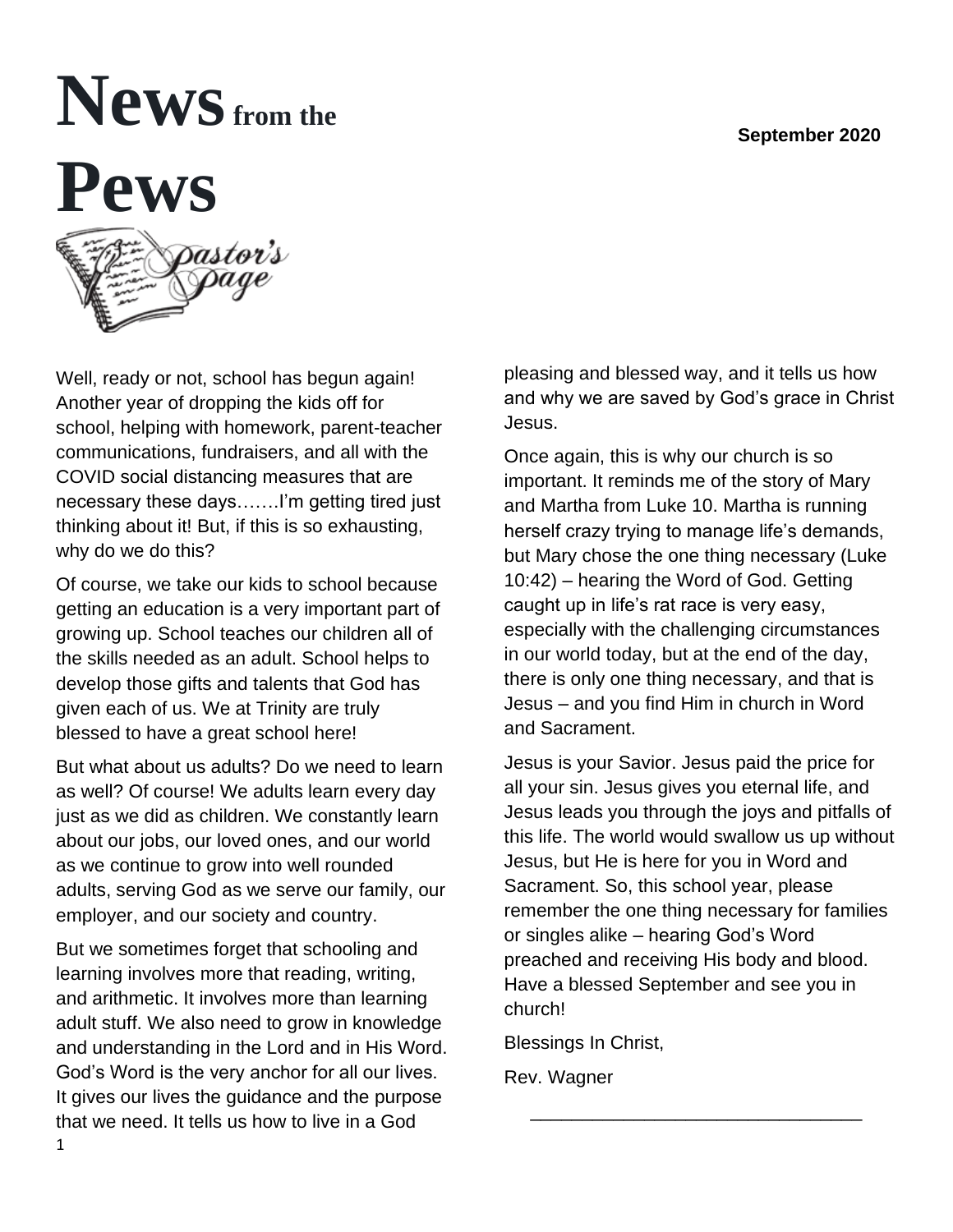

#### *In person services*

**9 and 10:30 a.m.** 

If you have already attended either the 9 or 10:30 service, please keep that

same time frame until we resume our "all together" service time.

 $\overline{\phantom{a}}$  , and the contract of the contract of the contract of the contract of the contract of the contract of the contract of the contract of the contract of the contract of the contract of the contract of the contrac



*SUNDAY/MONDAY* worship schedule: Sunday 9:00 a.m. as well as 10:30 a.m. will still be in place, The Monday 7:00 p.m. will be added back into the schedule beginning September 14. We ask that

you please call the office at 630-629-8765 and leave a voicemail as to your preferred day, if this is your first time returning to in person services. or you my email me

[pastorwagner@trinitylombard.org](mailto:pastorwagner@trinitylombard.org) with your preference.

#### ALSO, PLEASE NOTE THAT FACE MASKS ARE still REQUIRED.

Please read Trinity's Guidelines for reopening: [https://www.trinitylombard.org/church](https://www.trinitylombard.org/church-reopening)[reopening](https://www.trinitylombard.org/church-reopening)**.**

#### **The 9 a.m. service will continue to be**

**livestreamed** on [Facebook@TrinityLombard](https://www.facebook.com/TrinityLombard/) and on Trinity's website at [Trinitylombard.org.](https://www.trinitylombard.org/) A downloadable order of worship is attached, and is also available at: [https://tinyurl.com/ya5c8gev.](https://tinyurl.com/ya5c8gev)

 $\overline{\phantom{a}}$  , and the set of the set of the set of the set of the set of the set of the set of the set of the set of the set of the set of the set of the set of the set of the set of the set of the set of the set of the s



Trinity Lutheran School has begun its 160th academic year, and while there are some unusual circumstances to this back to school season, we are diving in with enthusiasm.

We believe that children get the most benefit out of in-person learning. Our small classes and willingness to adapt make that possible. Trinity is in the classroom five full-days a week.

By the grace of God, we have 72 students enrolled at Trinity. The kindergarten through 4th-grade classes are filled to capacity, as we have limited each room to twelve students. Preschool has a couple of openings left as the early childhood wing has multiple rooms, and there are a few seats left in the upper grades.



This year classrooms look a little different: children and teachers are wearing face masks, desks are spaced widely apart, and students have their own baskets of supplies that would typically be shared.

And we are getting used to new routines: having your temperature scanned before leaving the car each morning, sanitizing hands and surfaces frequently through the day, and walking single file down the right side of the hallway.

New constraints have also brought fresh blessings to Trinity. As public schools have made decisions to offer only e-learning, new families have come to Trinity desiring education in the classrooms for their students. Teachers are using creative approaches; maximizing smart boards or Apple TV, and converting outdoor spaces into classrooms for part of the day.

Keeping students, families, and staff safe is very important. Trinity is maintaining a high standard in disease prevention and transmission and is following guidelines issued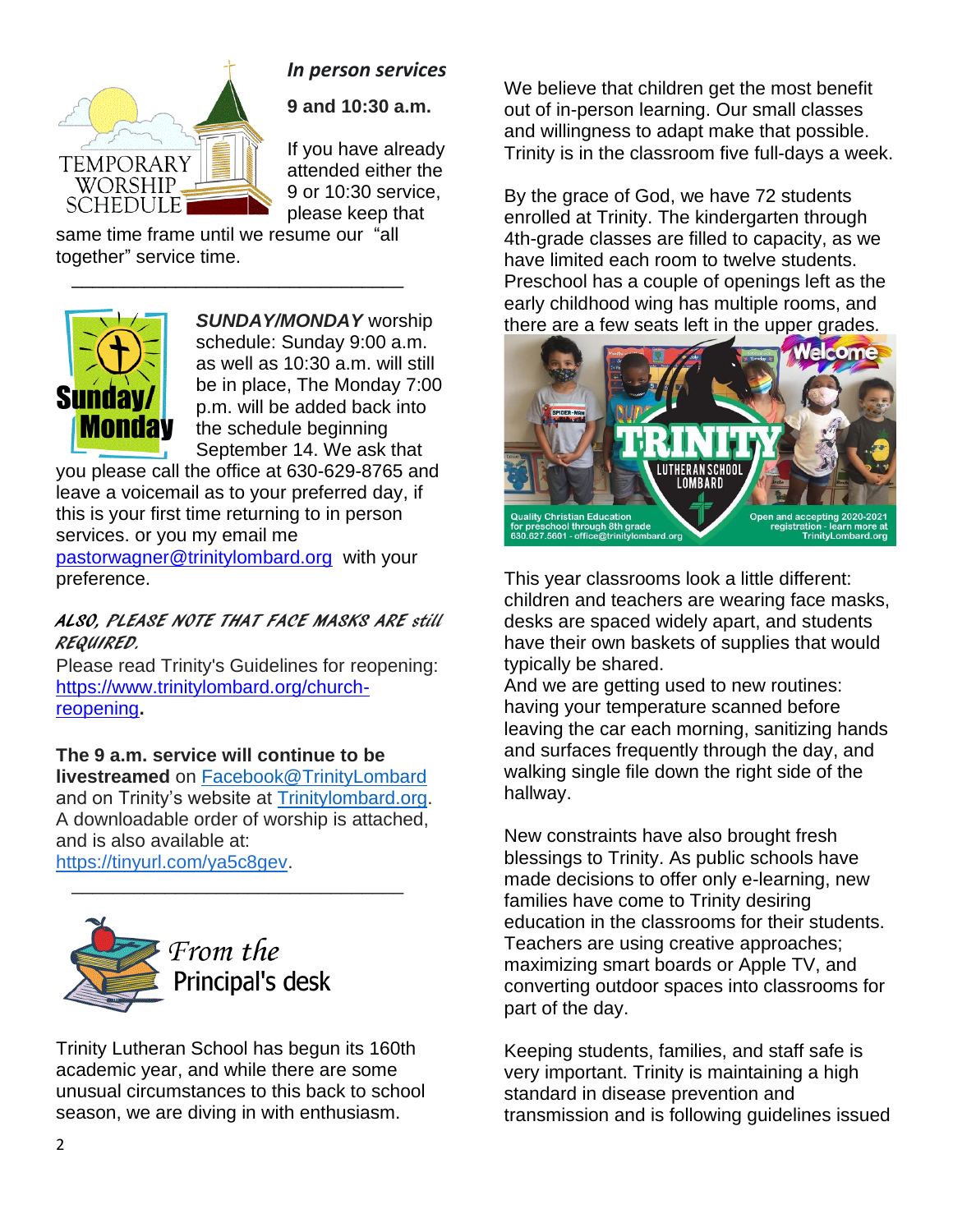by the National Center for Disease Control and the Illinois Department of Health to help stop the spread of COVID-19.

Now that school is underway, we are discouraging in-person visits to Trinity's office. Please call 630.627.5601 or email secretary@trinitylombard.org if you have something to pick up or drop off or if you need information. Our central desk is manned on weekdays from 8 a.m. to 3:30 p.m.



Pastor welcoming students on the first day of school this year. Thank you Lord for our Pastor.

We covet your prayers for Trinity Lutheran School: for good health, for classroom productivity and educational enrichment, and most of all, that the Holy Spirit would enable us to fulfill our mission – To know Jesus Christ and to make Jesus Christ known.

Blessings,

Julie Messina Principal 7th & 8th Grade Teacher Trinity Lutheran School, Lombard, IL JMessina@trinitylombard.org 630-627-5601 ext. 205

# **WEDNESDAY MORNING CHAPEL AT TRINITY LUTHERAN SCHOOL**

\_\_\_\_\_\_\_\_\_\_\_\_\_\_\_\_\_\_\_\_\_\_\_\_\_\_\_\_\_\_\_\_\_\_\_\_\_\_\_\_\_\_\_\_\_\_\_\_\_\_

Each Wednesday morning, Trinity Lutheran School students and teachers begin the day with a chapel service. This year's school routine is a little different this year with the implantation of social distancing practices to curb the spread of COVID-19. One place that differences are evident is in how we participate in chapel. Students are spaced widely apart in the pews and, as in church services, songs are listened to – rather than sung. The music might be presented as a recording, performed by a soloist, or could feature clapping, actions, rhythm instruments, or sign language. Pastor, teachers, and classes alternate presenting chapel lessons and messages with those by special guests.

Each Trinity Lutheran School chapel service is livestreamed online at Trinity's Facebook page, [@TrinityLombard.](about:blank) If you miss the live broadcast, chapel service links are posted on Trinity's website on the school chapel page [\(trinitylombard.org/chapel\)](about:blank) and also at [trinitylombard.org/sermons.](about:blank)  $\frac{1}{2}$  ,  $\frac{1}{2}$  ,  $\frac{1}{2}$  ,  $\frac{1}{2}$  ,  $\frac{1}{2}$  ,  $\frac{1}{2}$  ,  $\frac{1}{2}$  ,  $\frac{1}{2}$  ,  $\frac{1}{2}$  ,  $\frac{1}{2}$  ,  $\frac{1}{2}$  ,  $\frac{1}{2}$  ,  $\frac{1}{2}$  ,  $\frac{1}{2}$  ,  $\frac{1}{2}$  ,  $\frac{1}{2}$  ,  $\frac{1}{2}$  ,  $\frac{1}{2}$  ,  $\frac{1$ 

#### **BACK TO SCHOOL: IN LOMBARD AND LIBERIA…**



We're back in school! And that means students have gathered all their school supplies for the new academic year. In our country, basic school

supplies are inexpensive and readily available, but in Liberia school supplies are hard to come by – a luxury that is treasured and used carefully. Trinity will once again support missionary Joe Boway in his work of sharing the Good News of Jesus along with a good education to children in Africa. Joe began this ministry with one school in Liberia, a country where children would have had little opportunity to learn to read, much less learn about Jesus. Liberian Children's' Ministry now operates Lutheran schools serving over 3,000 Liberian children.

Trinity is collecting the following school supplies for Liberian Children's Ministry between now and October 18:

• spiral bound notebooks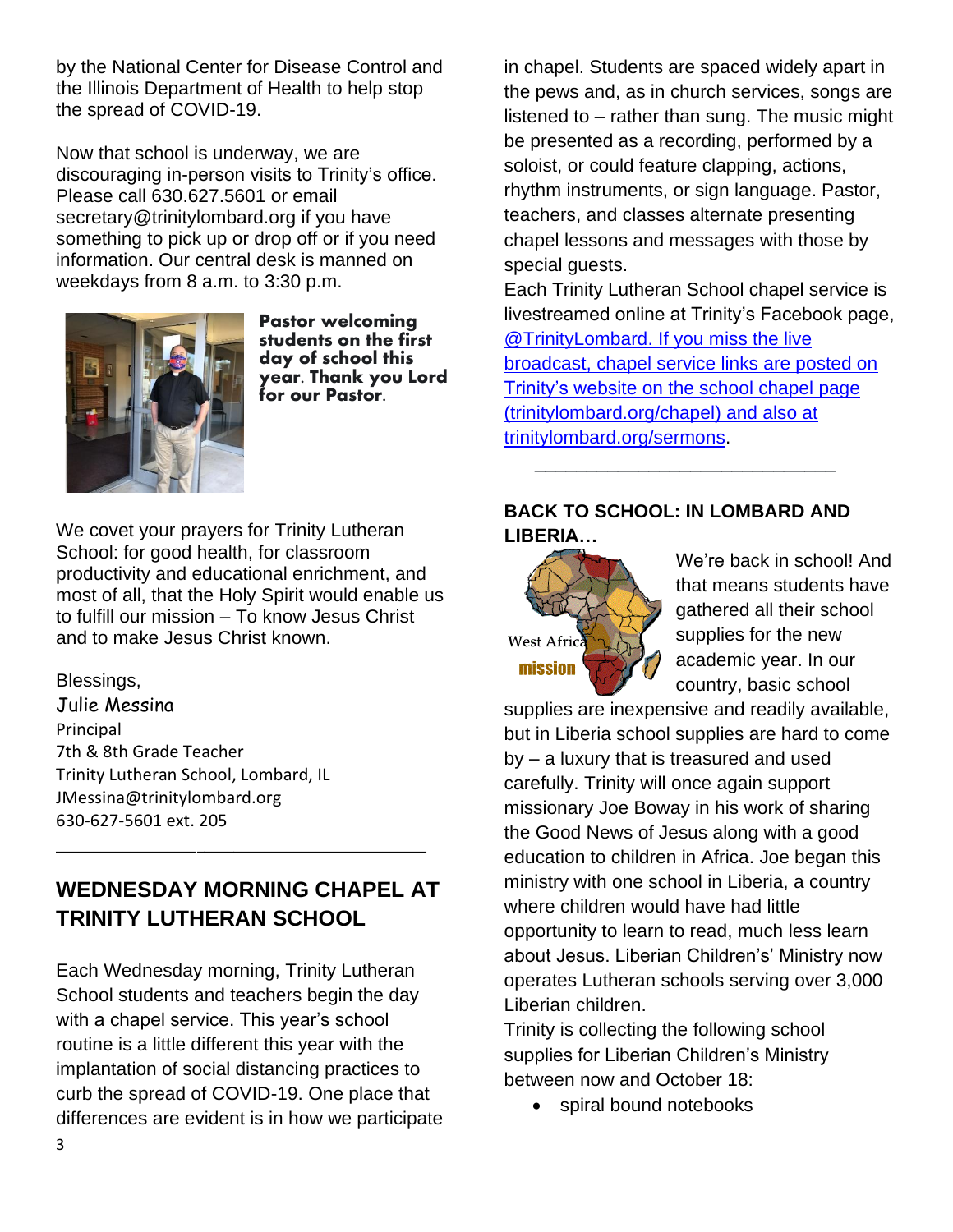- **pencils**
- new or gently used backpacks
- monetary gifts to help cover shipping costs *(checks payable to Trinity Lutheran Church or enveloped cash should be clearly labeled LIBERIAN CHILDREN'S MINISTRY and place in offering plate or delivered to Trinity's office – please submit by October 1)*

Donated supplies may be placed in marked boxes located in the church parish hall and school entryway.

Joe Boway will be the guest at a special Trinity school chapel service on Tuesday, October 20, at 8:45 a.m. (Central). Please join us via livestream on [Facebook @TrinityLombard](about:blank) or at [TrinityLombard.org.](about:blank) Learn more about Liberian Children's Ministry at [http://www.nl4u.org/ministries/l.c.m.](about:blank)

 $\frac{1}{2}$  , and the set of the set of the set of the set of the set of the set of the set of the set of the set of the set of the set of the set of the set of the set of the set of the set of the set of the set of the set Studying God's Word together is

**important!** We are still not meeting on Sunday mornings for Bible Study at this time out of caution for all concerned. **Pastor offers Bible Study, at 6 pm on Thursdays LIVE** on Facebook **[@trinitylombard](https://www.facebook.com/TrinityLombard/). Pastor Wagner welcomes** 



any of your Bible related questions. \*You can interact online through Facebook as the study is going on, or you can also view it on the internet by using [www.TrinityLombard.org](http://www.trinitylombard.org/).

And, you can email questions by noon on Wednesdays, [Secretary@TrinityLombard.org](mailto:Secretary@TrinityLombard.org)

\_\_\_\_\_\_\_\_\_\_\_\_\_\_\_\_\_\_\_\_\_\_\_\_\_\_\_\_\_\_\_\_\_



# **BLESSINGS!**

Trinity had the blessing of witnessing several baptisms last month. Praise God for calling these new brothers and sisters into His family.

**"Whoever believes and is baptized will be saved, …"** (Mk 16:16)

Daniel Woods, Josephine Woods, Penelope Woods, Liam Brown, and Monica Wade … welcome into the Lord's family and welcome to Trinity.

God called new members to our church as well last month. (Romans 12:4-5) **"Now as we have many parts in one body, and all the parts do not have the same function, in the same way we who are many are one body in Christ and individually members of one another."**

Maria Gronwold and Julia Lesch (through confirmation), Catrice McMahon, Patria Jones, Daniel and Amber Woods, and Carl Comer have chosen Trinity to be their family of God..

 $\overline{\phantom{a}}$  , and the set of the set of the set of the set of the set of the set of the set of the set of the set of the set of the set of the set of the set of the set of the set of the set of the set of the set of the s



**You're invited to Mary Martha …. September 3rd , 6:30pm.**

Women getting together in Christ's name as sisters. Yes, we will be having a Salad Supper. This year it will an outdoor event, held with plenty of fresh air around us to socially distance. In case of rain, there is a screen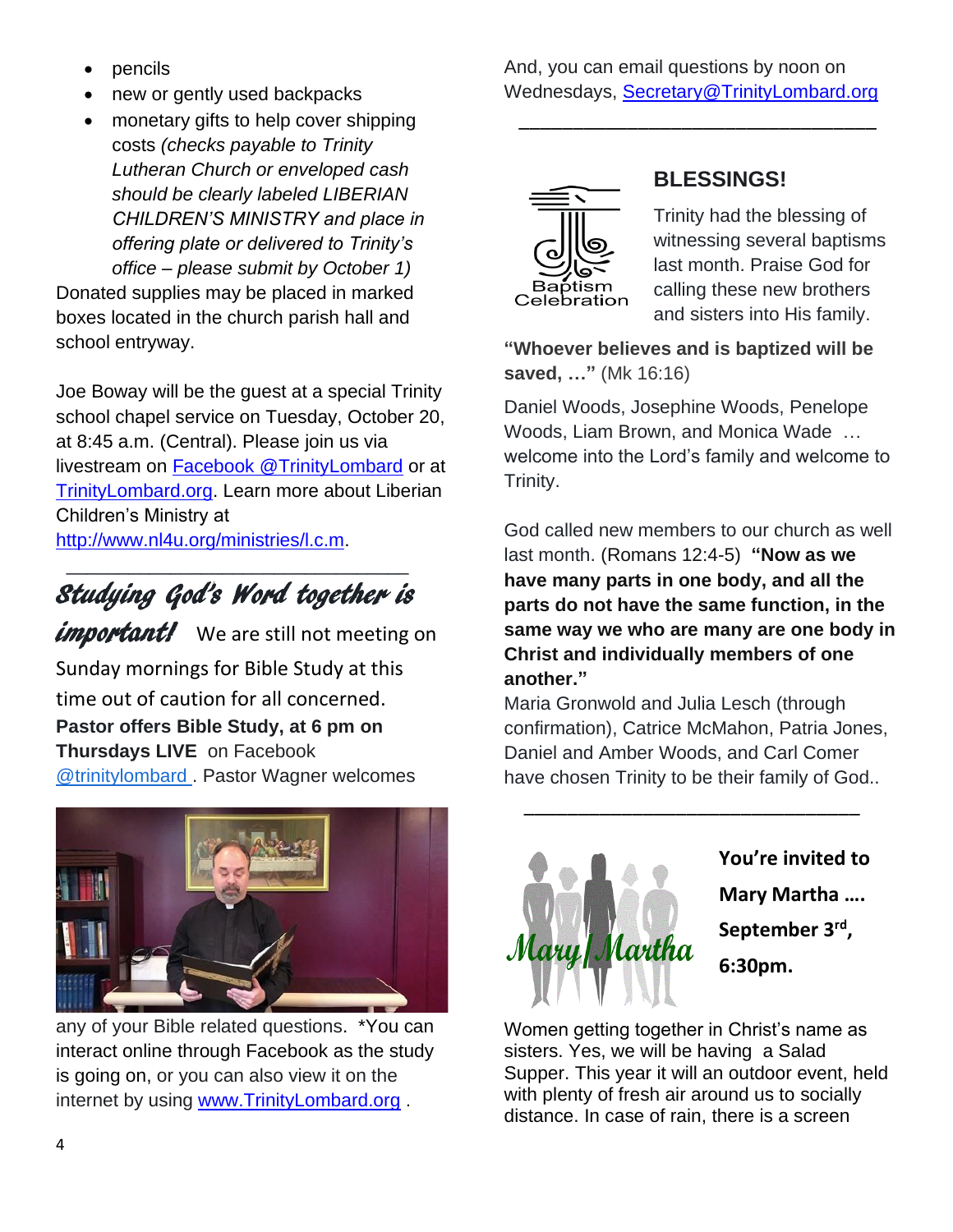house. ALL women are invited, there is no membership … just friendship offered.

Please join in and bring a salad of some kind to pass. Everything else will be provided.

We will meet at the home of Judy Cuchetto, 118 S. Ardmore Ave, Villa Park.



RSVP by text to Arlene Solyom at 630.715.7764

or call 630.620.0599 if you would like to know more about the event or where to park.

Come and get to know just how Mary/Martha Women's fellowship serves the church, if you have any questions about how to get involved. There is always lots of laughter and good desserts. This is a very casual group.

 $\overline{\phantom{a}}$  , which is the set of the set of the set of the set of the set of the set of the set of the set of the set of the set of the set of the set of the set of the set of the set of the set of the set of the set of



#### **TRINITY'S 2020 HOLIDAY CRAFT SHOW POSTPONED**

Trinity's 41<sup>st</sup> Annual Holiday Craft Show will *not* take place on the

second Saturday in November this year as originally planned but will be postponed until November 13, 2021. The executive board of the Mary Martha Guild – the women's ministry at Trinity and our church's chapter of LWML: Lutheran Women is Mission – made the decision out of concern for all participants, exhibitors, and shoppers.

The 2019 holiday shopping extravaganza was the biggest craft show that Trinity has hosted, featuring over 70 artisans, crafters, and unique vendors – along with a debut pet-adoption event. More than 600 shoppers attended

during the five-hour fair. Always eager to share the Gospel, every year each person coming through the doors is handed a small brochure bearing Christ-centered holiday greetings with information about Trinity Lutheran Church and School and an invitation to Thanksgiving, Advent, and Christmas services.

It takes many hands to put on this event and it's never too early to sign on to help with the 2021 Holiday Craft Show. Call or email Trinity's office to sign up (630.629.8765 or secretary@trinitylombard.org).



Blessed Trinity, use the violence and division in our deeply troubled land to reveal the Prince of Peace to many through the means of grace and mercy that You have shown to us as believers. As the Father revealed Jesus to Peter, may many in our time also boldly confess Jesus as the Christ, the Son of the living God. May every knee bow, trust, and give witness to the fact that Jesus is the Way, the Truth, and the Life! Lord Have Mercy! Lord, I pray so many may know Jesus, and so that many may know Peace! Thanks be to God! Amen

\_\_\_\_\_\_\_\_\_\_\_\_\_\_\_\_\_\_\_\_\_\_\_\_\_\_\_\_\_\_\_\_

Yours in Christ, Robert Lustrea

**Board of Evangelism**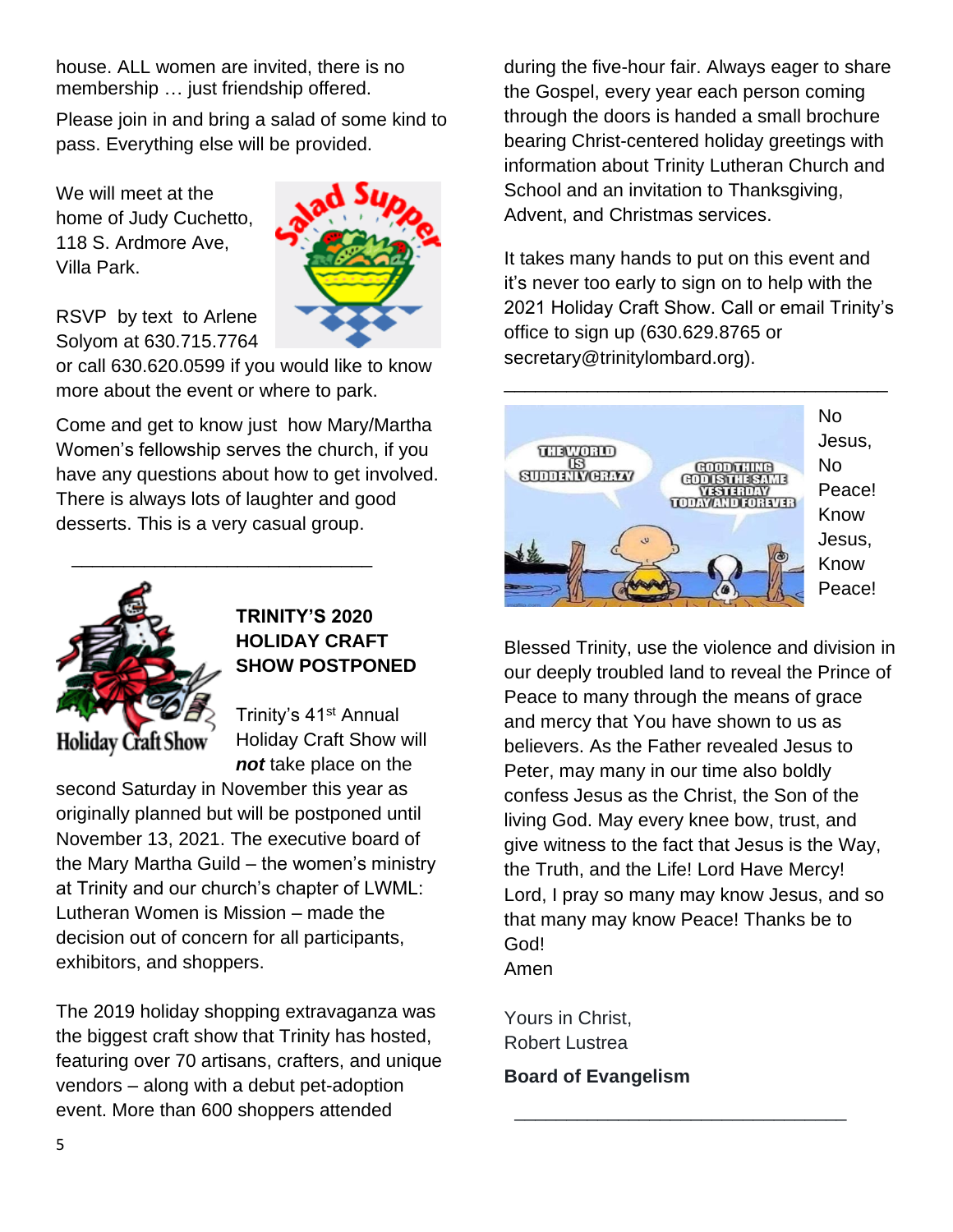#### **Trinity's Sunday School remains on hiatus.**



Update …once again, until Adult Bible Class begins in person on

Sunday mornings, Children's Sunday School will continue online. During this time, families are encouraged to visit Trinity's online Sunday School portal:

[https://www.trinitylombard.org/sunday-school](about:blank)[activities.](about:blank) Regularly updated, the page includes story time, coloring, crafts, devotions, projects, and more. Some items are downloadable to print. If you do not have the ability to print, please email and request the desired Sunday School activities via mail, at

[secretary@trinitylombard.org](about:blank) Please include your mailing address.

Adults or youth who would like to volunteer with Sunday School when in-person Sunday morning class resumes are invited to contact Trinity's office at 630.627.5601 or [secretary@trinitylombard.org.](about:blank)

Blessings in the Name of Our Risen Savior Jesus Christ, Lori Solyom

\_\_\_\_\_\_\_\_\_\_\_\_\_\_\_\_\_\_\_\_\_\_\_\_\_\_\_\_\_\_\_\_\_



Are You Struggling? You never thought it would be you that needed help. God has not forgotten you "I will never desert you, nor will I ever

forsake you." Hebrews 13:5c

#### **THERE IS always HOPE…**

If your heart is aching because of a decision that was made and you're struggling with feelings of depression, guilt, grief, anger or regret about an abortion in the past? Word of Hope can help. The enemy of God wants you to stay in that pain. The Word of Hope offers confidential counseling, support resources and referrals, for dealing with the after-effects of an abortion, to allow God's grace to heal you. If you or someone you know is suffering from grief over an abortion, call 888.217.8679 or email [info@word-of-hope.org.](mailto:info@word-of-hope.org) It's caring and completely confidential.

 $\overline{\phantom{a}}$  , and the state of the state of the state of the state of the state of the state of the state of the state of the state of the state of the state of the state of the state of the state of the state of the stat



#### ONE NATION UNDER GOD



PRAYER PARTNERS

If you have a prayer request or would like to give an update on

someone we have been praying for, please contact Pastor Wagner. Or you can also submit your request directly to Nadine Anderson at 630 629-2197, or email duke3579@ comcast.net. Look for the Prayer Partners coming each month to your email address.

 $\overline{\phantom{a}}$  ,  $\overline{\phantom{a}}$  ,  $\overline{\phantom{a}}$  ,  $\overline{\phantom{a}}$  ,  $\overline{\phantom{a}}$  ,  $\overline{\phantom{a}}$  ,  $\overline{\phantom{a}}$  ,  $\overline{\phantom{a}}$  ,  $\overline{\phantom{a}}$  ,  $\overline{\phantom{a}}$  ,  $\overline{\phantom{a}}$  ,  $\overline{\phantom{a}}$  ,  $\overline{\phantom{a}}$  ,  $\overline{\phantom{a}}$  ,  $\overline{\phantom{a}}$  ,  $\overline{\phantom{a}}$ 

#### **OFFERING ENVELOPES…**

If you are not yet able to attend services at Trinity and need your envelopes delivered, please let us know at 630.629.8765 or email [secretary@trinitylombard.org.](mailto:secretary@trinitylombard.org)

 $\overline{\phantom{a}...}$  ,  $\overline{\phantom{a}...}$  ,  $\overline{\phantom{a}...}$  ,  $\overline{\phantom{a}...}$  ,  $\overline{\phantom{a}...}$  ,  $\overline{\phantom{a}...}$  ,  $\overline{\phantom{a}...}$  ,  $\overline{\phantom{a}...}$  ,  $\overline{\phantom{a}...}$  ,  $\overline{\phantom{a}...}$  ,  $\overline{\phantom{a}...}$  ,  $\overline{\phantom{a}...}$  ,  $\overline{\phantom{a}...}$  ,  $\overline{\phantom{a}...}$ 

\_\_\_\_\_\_\_\_\_\_\_\_\_\_\_\_\_\_\_\_\_\_\_\_\_\_\_\_\_\_\_\_\_\_\_\_\_\_\_\_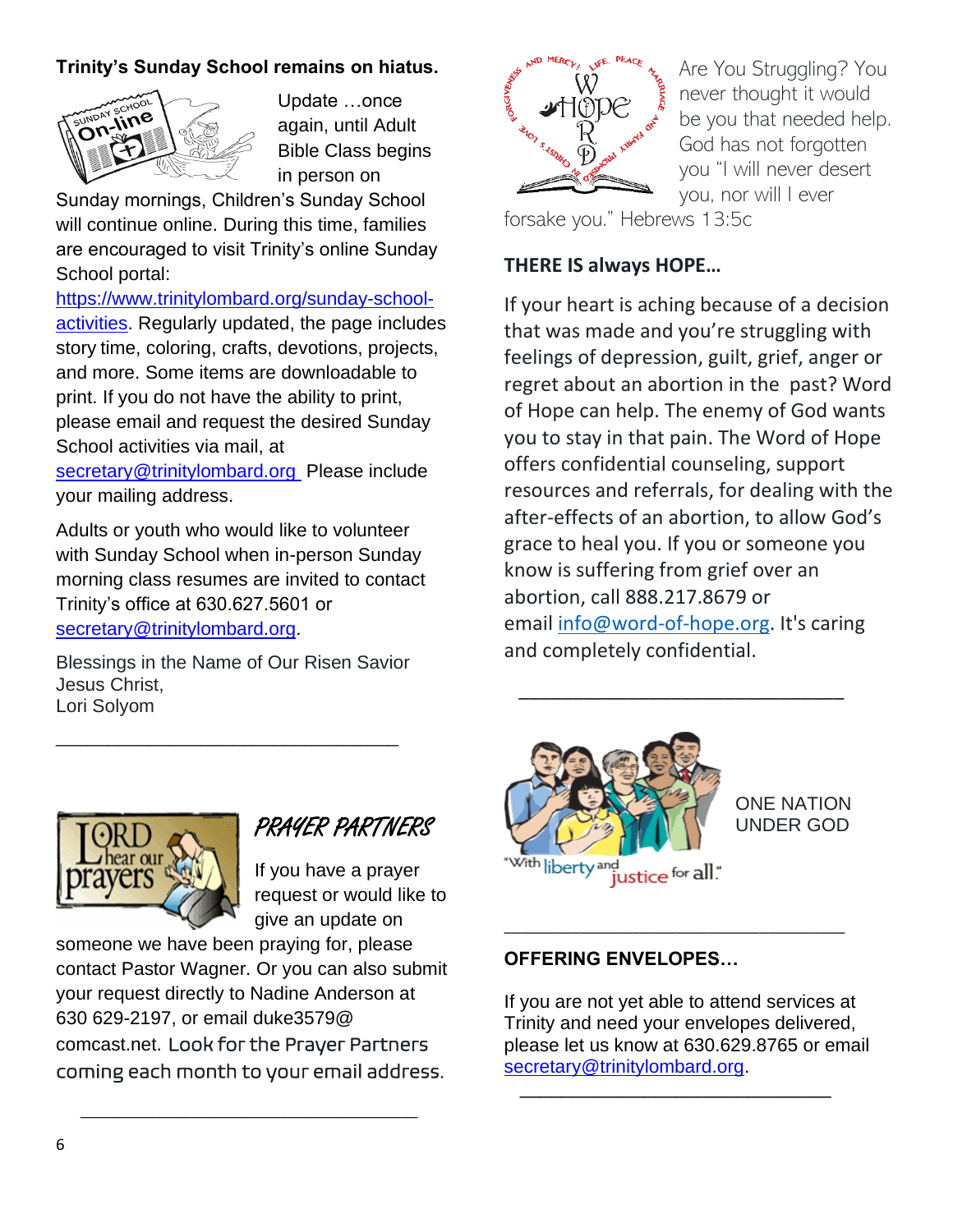# Recipes from the Pews:

Recipes or suggestions from our "church family" are welcome. If you have anything you would like to contribute, please feel free to text, or email your ideas or your requests.



#### **Artichoke Dip**

This is one was passed around from Sharon Kruse Cohrs, a former long time member, who also says hello.

Ingredients:

- 1 cup grated parmesan cheese
- 1 cup mayonnaise
- 1 ½ cup of shredded mozzarella
- 1 16oz can artichoke hearts drained & cut up

Mix all together and bake at 350 for 20-30 minutes Serve w/ Triscuits or crackers

Enjoy, Sharon

Updates & FYI's **……….**

 $\frac{1}{\sqrt{2}}$  ,  $\frac{1}{\sqrt{2}}$  ,  $\frac{1}{\sqrt{2}}$  ,  $\frac{1}{\sqrt{2}}$  ,  $\frac{1}{\sqrt{2}}$  ,  $\frac{1}{\sqrt{2}}$  ,  $\frac{1}{\sqrt{2}}$  ,  $\frac{1}{\sqrt{2}}$  ,  $\frac{1}{\sqrt{2}}$  ,  $\frac{1}{\sqrt{2}}$  ,  $\frac{1}{\sqrt{2}}$  ,  $\frac{1}{\sqrt{2}}$  ,  $\frac{1}{\sqrt{2}}$  ,  $\frac{1}{\sqrt{2}}$  ,  $\frac{1}{\sqrt{2}}$ 

### **TRINITY'S EXTENDED REACH**

What do South Dakota, Arizona, Minnesota, Florida, Wisconsin, Indiana, Michigan, Washington, Oklahoma, and Texas have in common? Aside from being states, they all have residents joining Trinity for livestream church services on Sunday mornings.

Who are these distance worshippers? Some are members or former members who have moved out of the area. Others are friends and family of current members, alumni of Trinity

Lutheran School, and people who have discovered Trinity via our website, [TrinityLombard.org,](about:blank) or social media channels – [Facebook @TrinityLombard, Instagram](about:blank)  [\(trinitylutheranlombard\),](about:blank) or [YouTube.](about:blank)

Now that Trinity is able to have in-person services there are people in the sanctuary, but each video streamed service has people viewing it live and later – usually between 200 and 300 every week.

One Trinity member who is unable to attend inperson services reported that she never misses a Sunday, though sometimes she "goes to church online with Trinity later in the day."

A 1976 alumnus from Trinity Lutheran School emailed Pastor Wagner to thank him for his Biblical messages. The Trinity grad watches weekly from his home in Oshkosh, Wisconsin.

LCMS Lutherans from around the Northern Illinois District joined Trinity for familiar liturgy and hymns while their own congregations were unable to broadcast or worship together physically.

And dear to our hearts are Trinity's homebound members and those unable to attend in person for a variety of reasons, many related to the implications of COVID-19 exposure for people in high risk groups.

The beauty of the internet is its effortless global reach. A livestream broadcast, shared and shared again, can literally bring Christ to the nations.

Perhaps next week, whether you are sitting in Trinity's socially-distanced sanctuary or viewing from the comfort of your living room, you can say a prayer for all those joining you –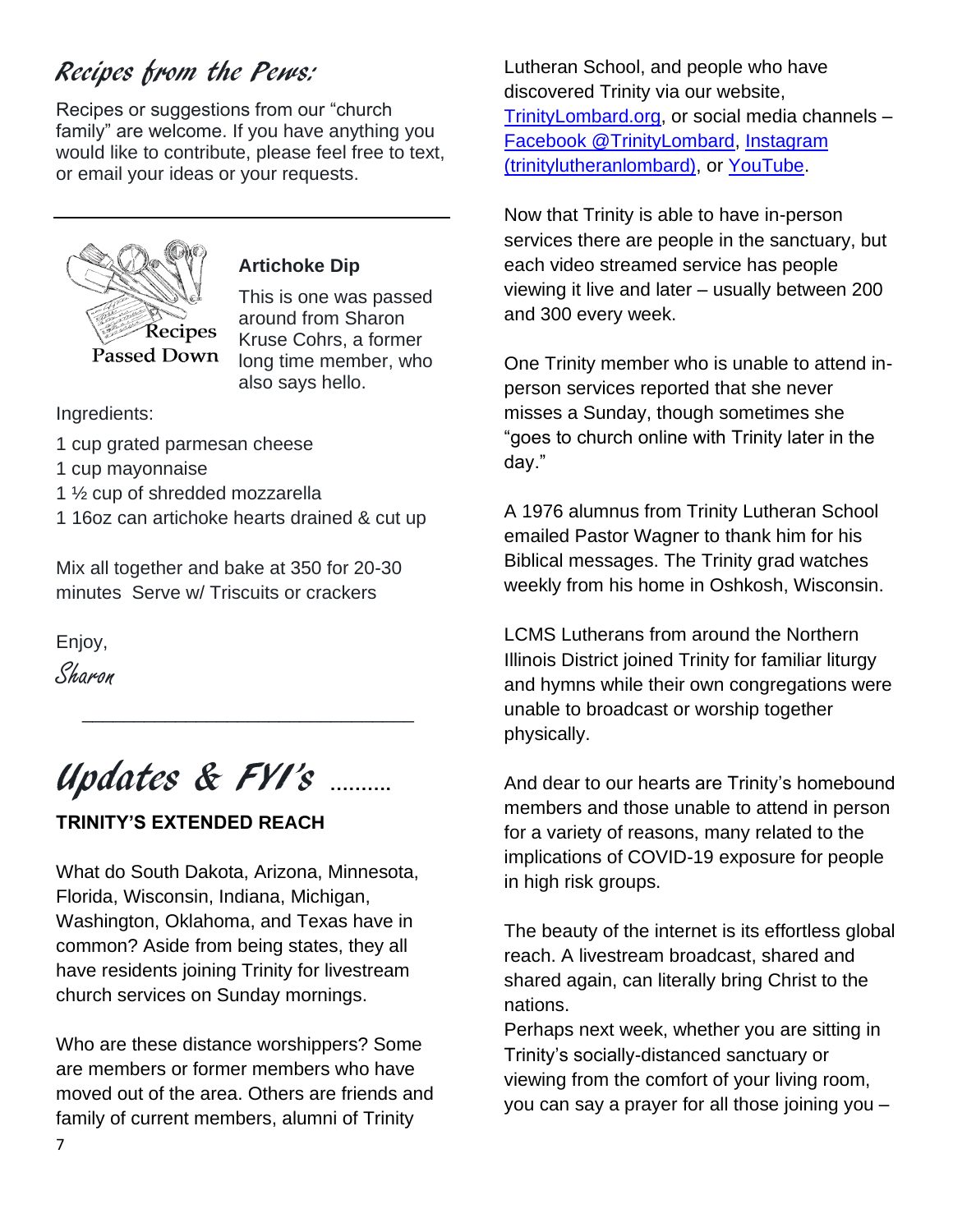from different states, diverse zip codes, and different life situations. And remember, when you support Trinity Lutheran Church you are helping the fulfill Jesus' command to, "Go therefore and make disciples of all nations," given in Matthew 28:19.

You can always find easy to share links to Trinity services, sermons, and Bible classes on Trinity's website: [trinitylombard.org/sermons.](about:blank)

#### **CALLING ALL TRINITY LUTHERAN SCHOOL SIGNS**

 $\frac{1}{\sqrt{2}}$  ,  $\frac{1}{\sqrt{2}}$  ,  $\frac{1}{\sqrt{2}}$  ,  $\frac{1}{\sqrt{2}}$  ,  $\frac{1}{\sqrt{2}}$  ,  $\frac{1}{\sqrt{2}}$  ,  $\frac{1}{\sqrt{2}}$  ,  $\frac{1}{\sqrt{2}}$  ,  $\frac{1}{\sqrt{2}}$  ,  $\frac{1}{\sqrt{2}}$  ,  $\frac{1}{\sqrt{2}}$  ,  $\frac{1}{\sqrt{2}}$  ,  $\frac{1}{\sqrt{2}}$  ,  $\frac{1}{\sqrt{2}}$  ,  $\frac{1}{\sqrt{2}}$ 

If you have been kind enough to display a Trinity Lutheran School sign in your yard - THANK YOU! We are grateful.

Your efforts have paid off and we are completely full to current capacity in kindergarten through 4th grade! There are still a couple of openings for students in preschool and room for more 5th through 8th graders, but the Lord has blessed us with a healthy enrollment of 72 students as we begin the 2020-2021 academic year.

IT IS NOW TIME TO PULL DOWN THE YARD SIGNS. You may return them to Trinity by placing in the parish hall when you come to a church service or make arrangements to do a "drive-by" drop off at the office between 9 a.m. and 2 p.m. on a weekday.

If you prefer to retain your sign to display when we reopen registration in February/March next year - please let us know that you are doing so. Thank you again for your ongoing support of Trinity Lutheran Church and School.

\_\_\_\_\_\_\_\_\_\_\_\_\_\_\_\_\_\_\_\_\_\_\_\_\_\_\_\_\_\_\_\_\_\_\_

#### **THE WINNER IS……..**

In last month's NFTP, the questions were asked, "How many students can you name?" "Who is the teacher?"

Mrs. Pat Parez, is of course the teacher. And like all of Trinity's great teachers, she lovingly remembers her students well. As an aside, a good portion of these 4<sup>th</sup> grade students are still friends as today.



**Mrs. Perez is the winner of a \$5.00 Culver's gift card. Thank you, Mrs. Perez!**

## News about Trinity family members…….

**Caroline Norderud** has moved from her home in Lombard, to Providence Nursing Home, 3460 Saratoga Ave, Downers Grove, IL unit 143 630-779-3189

Caroline says she is doing well. She loves to hear from her Trinity family. She prays all the time and still has a very keen mind.

**Bob Gehrt** has been moved to the Skilled Nursing & Rehab center of Park Place 1050 Euclid Ave, Elmhurst, IL 60126 630-936-4568

Bob is in Hospice and is not able to get out of bed. I spoke with him the other day and he asked for prayers from his Trinity family. Bob is strong in his faith and spirit.

**Steve Klein** has been in Marianjoy Rehab facility since he suffered stroke. Marjorie said he's anticipated to be released on September 10, if everything continues to progress as well as it has so far. Marjorie has been blessed to have her sons (who will be leaving to go home) with her since Steve went into the hospital. God has put a wonderful neighbor in her path that has been a big help to her. Steve's sister will come next week. Keep both in prayer.